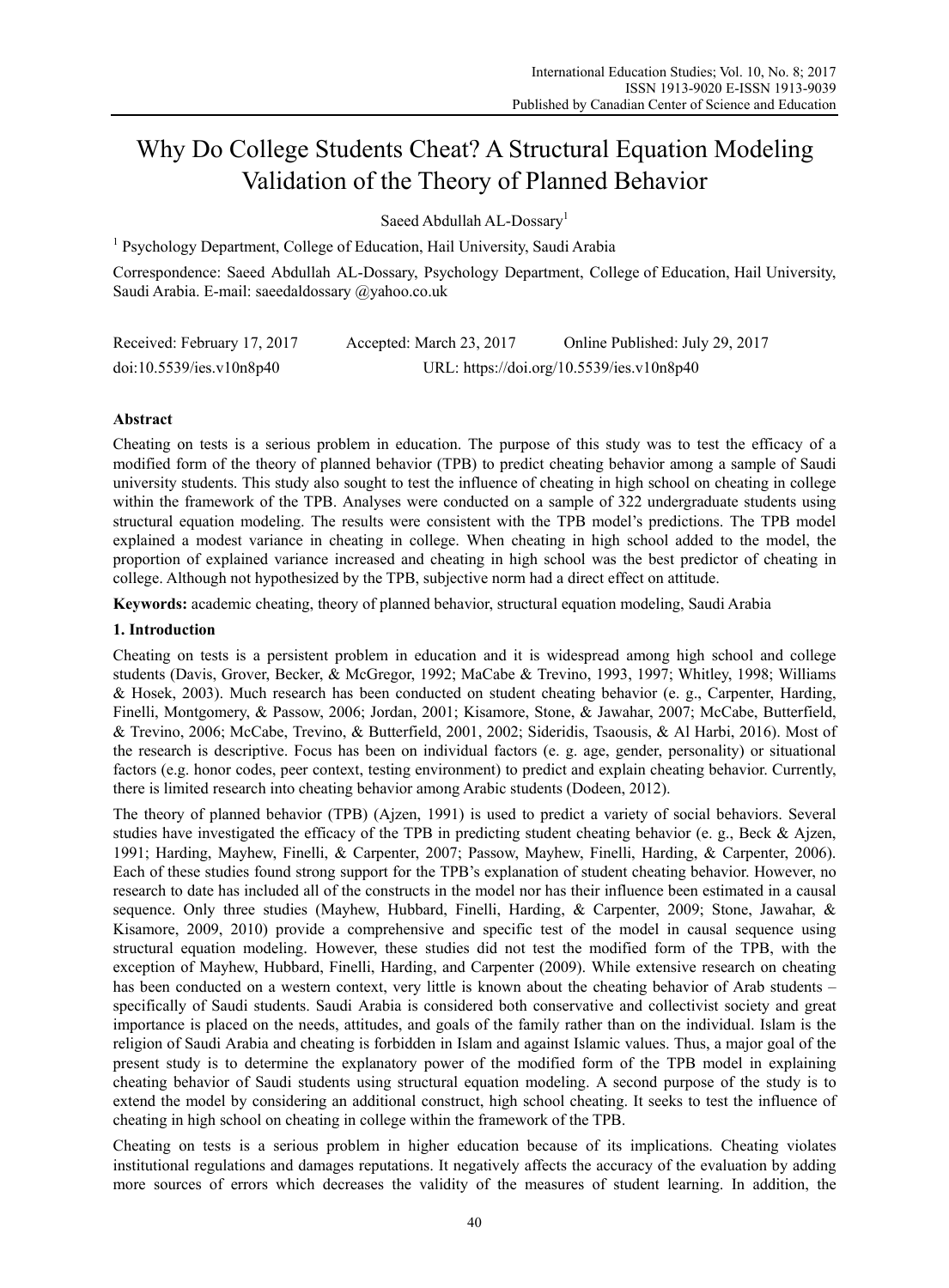ramifications of cheating extend beyond higher education. Research suggests that students who cheat in college are more likely to engage in unethical behavior in the workplace (Carpenter, Harding, Finelli, & Passow, 2004; Grimes, 2004; Nonis & Swift, 2001, Stone, Jawahar, & Kisamore, 2016).

The TPB is designed to predict and explain human behavior in specific contexts. It has been applied extensively and successfully to predict numerous types of behavior such as smoking (Karimy, Zareban, Araban, & Montazeri, 2015), breastfeeding (Guo, Wang, Liao, & Huang, 2016), and physical activity (Wang & Zhang, 2016). In a meta-analysis of 185 studies, Armitage and Conner (2001) found that the TPB explained 27% and 39% of the variance in behavior and intention, respectively.

The TPB postulates that individuals make rational decisions to engage in specific behaviors based on their personal beliefs about those behaviors and their expectations of a positive outcome by engaging in that behavior. According to the theory, intention to perform a behavior is the immediate predictor of behavior and it is determined by three factors: attitude toward a behavior, subjective norm, and perceived behavioral control. Attitude toward a behavior is an individual's positive or negative view of a particular behavior. Subjective norm refers to an individual's perception of whether people important to the individual feel that a particular behavior should be engaged in. Perceived behavioral control is an individual's perception of his or her ability to perform a particular behavior and is influenced by past experience and anticipated obstacles. Perceived behavioral control is expected to predict behavior when it is a reflection of actual behavioral control. Beck and Aizen (1991) proposed a modified form of the TPB to include a measure of moral obligation described as "personal feelings" of ... responsibility to perform, or to refuse to perform, a certain behavior" (Beck & Aizen, 1991, p. 289). Beck and Ajzen (1991) state that moral obligation is a needed factor when moral concerns are a primary factor of the behavior. Figure 1 depicts the modified form of the TPB model.



Figure 1. Path diagram for the modified form of TPB theoretical model

Although the TPB has been useful in predicting a wide variety of behaviors, its use in research on cheating is limited. In a meta-analysis of 16 studies, Whitley (1998) found that the TPB accounted for 27.8% of the variance in cheating behavior, with each component of the TPB model have a significant correlation with cheating behavior. Beck and Ajzen (1991) used the TPB to predict a range of dishonest actions, including cheating on tests. The TPB accounted for 67% of the variance in cheating intention and 55% of the variance in cheating behavior. However, subjective norms had no effect on intention and perceived behavioral control had no effect on behavior. In Stone et al.'s (2010) study on undergraduate cheating the TPB accounted for 21% and 36% of the variance in cheating intention and cheating behavior respectively. Harding et al. (2007) found general support for the TPB in predicting college cheating behavior, but perceived behavioral control was not a significant predictor of behavior. Mayhew et al. (2009) found that neither attitudes nor perceived behavioral control were significant predictors of intention or behavior when moral obligation was added to the TPB.

Despite the usefulness of the TPB in predicting cheating behavior, a large proportion of the variance in cheating behavior remains unexplained. This indicates that at least some important constructs may not be specified by the TPB. Researchers have tested the TPB with the addition of other constructs to improve the explanatory power of the model (Armitage & Conner, 2001). Ajzen (1991) argues that the TPB is "open to the inclusion of additional predictors if it can be shown that they capture a significant proportion of the variance in intention or behavior after the theory's current variables have been taken into account" (p. 199). Cheating in high school has been found to predict cheating in college (Beck & Azjen, 1991; Harding et al., 2007; Mayhew et al., 2009; Passow et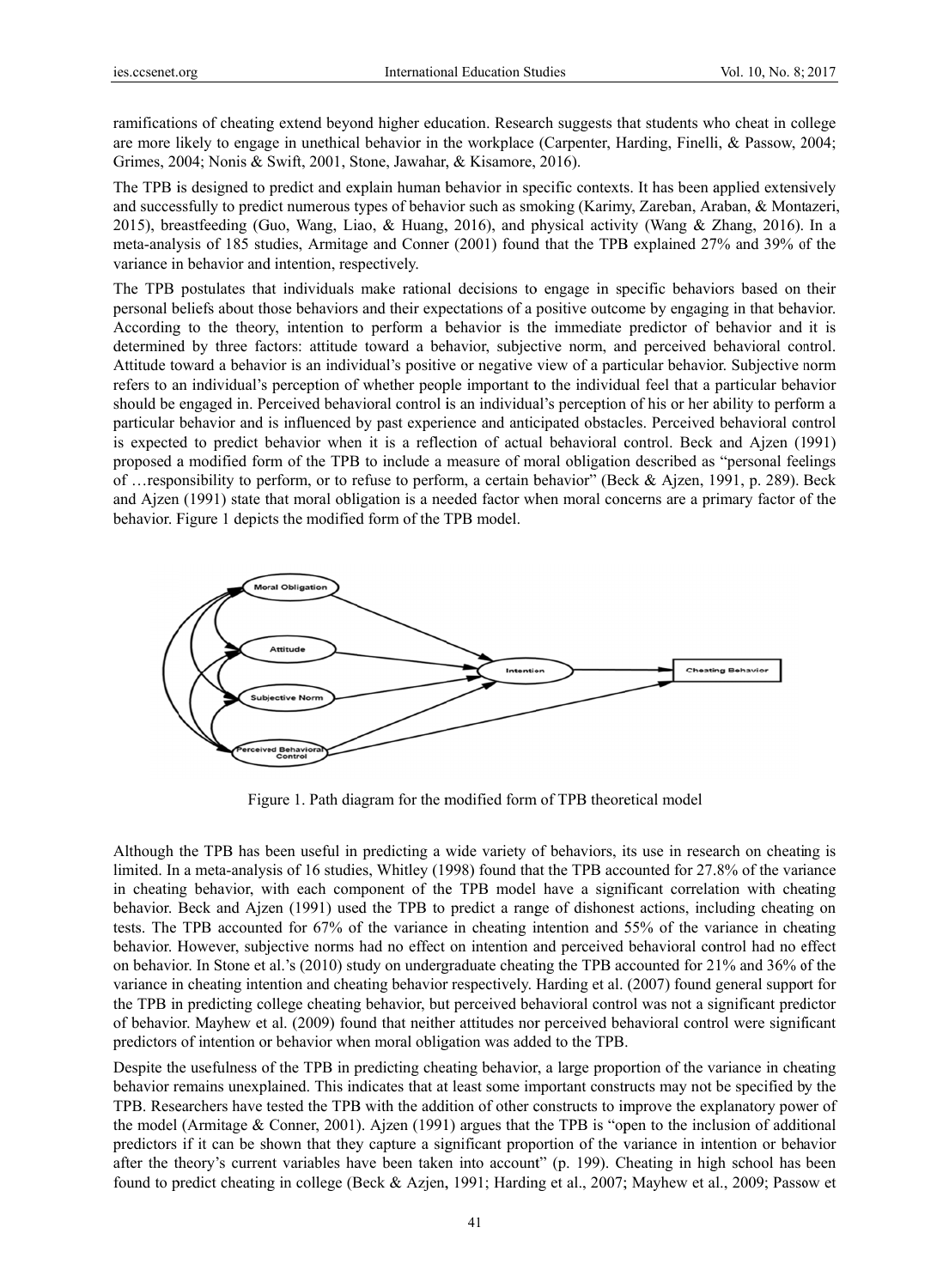al., 2006; Whitley, 1998). Students who report cheating in high school were more likely to report cheating in college. Therefore, this modified TPB will be tested with the added variable of cheating in high school. It is expected that the relationship between cheating in high school and intention to cheat will be mediated by attitude, subjective norm, and perceived behavioral control (Beck & Ajzen, 1991). The hypothesized TPB model is shown in Figure 2 2.



Figure 2. Path diagram for the modified model of TPB with the addition of high school cheating

The purpose of this study is to test the TPB model in a causal sequence using structural equation modeling for predicting college cheating behavior. A second purpose of the study is to test the influence of cheating in high school within the framework of the TPB.

### **2. Method d**

### 2.1 Participants and Procedure

Data were collected from a random sample of undergraduate students at Hail University in Saudi Arabia during the second semester of the academic year 2015-16. In order to obtain high response rates, students were asked to voluntarily complete a questionnaire in their classes. The questionnaire was administered by the researcher with help from faculty members. A total of 355 students participated in this study (68.7% male and 31.3% female). They ranged in age from 18 to 29 years ( $M= 22.09$ , SD= 1.83).

## 2.2 Measures

The variables were measured by 20 items adapted from Beck and Ajzen (1991). Behavioral and past behavioral were each measured by one item: "During the previous academic term in college, how frequently did you cheat on tests or exams?" and "During high school, how frequently did you cheat on tests or exam?" Responses ranged from 1 (never), 2 (a few of the times I took a test or exam), 3 (about half of the times I took a test or exam), 4 (almost every time I took a test or exam), to 5 (every time I took a test or exam). Attitude was measured by five items on a 5-point semantic differential scale: *good-bad (A1)*, *harmful-beneficial (A2)*, *wise-foolish (A3)*, *Pleasant-unpleasant (A4 4), Useful-use less (A5).*

The remaining variables were assessed on a 5-point Likert scale ranging from 1 (*strongly disagree*) to 5 (*strongly agree*). Subjective norms were measured by three items: "If I cheated on a test or exam, most of the people who are important to me would not care" (SN1); "No one who is important to me thinks it is OK to cheat on a test or exam." (SN2); "Most people who are important to me will look down on me if I cheat on a test or exam." (SN3).

Four items were used to assess perceived behavioral control: "For me to cheat on a test or exam is easy." (PBC1); "If I want to, I can cheat on a test or exam." (PBC2); "I can imagine times when I might cheat on a test or exam even if I hadn't planned to." (PBC3); "Even if I had a good reason, I could not bring myself to cheat on a test or exam." (PBC4).

Behavioral intention was measured by three items: "If I had the opportunity, I would cheat on a test or exam."(INT1); "I would never cheat on a test or exam. "(INT2); and "I may cheat on a test or exam in the future" (INT3).

Moral obligation was measured by three items: "I would not feel guilty if I cheated on a test or exam." (MO1); "Cheating on a test or exam goes against my principles." (MO2); "It would be morally wrong for me to cheat on a test or exam." (MO3).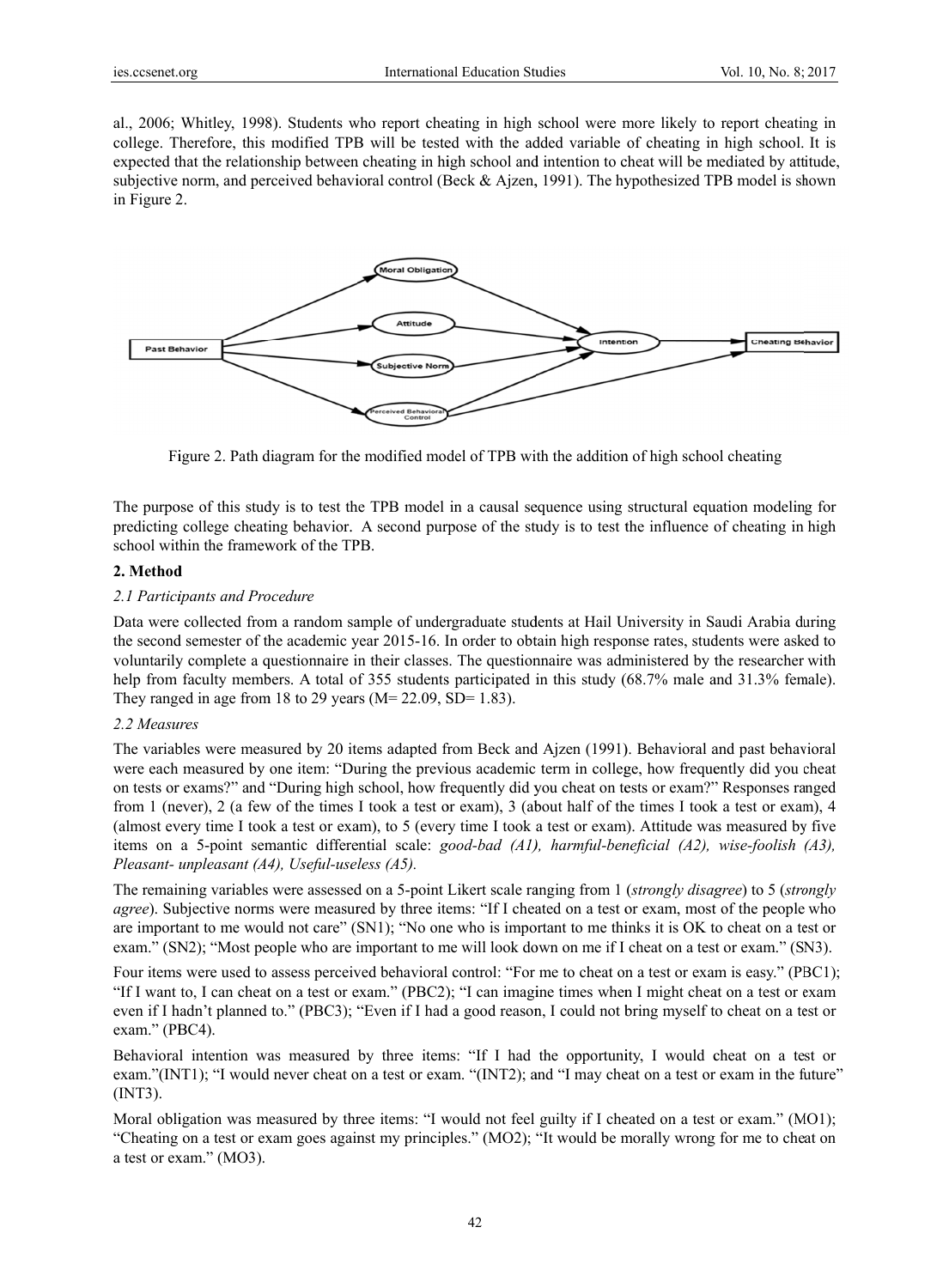# *2.3 Data Analysis*

The data were analysed using Structural Equation Modelling (SEM) with Amos 18 software. SEM uses various types of models to depict relationships among variables. Various theoretical models can be tested in SEM to understand how sets of variables define factors and how these factors are related to each other (Schumacker  $\&$ Lomax, 2004).

Before running the SEM, the data were prepared for the analysis. The negatively worded items were reverse scored. In addition, the data were checked for missing values, outliers, and normality distributions according to the guidelines provided by Tabachnick and Fidell (2001) with SPSS 14 software.

As suggested by Jöreskog (1993) and Anderson and Gerbing (1988), a two-step structural equation modelling procedure was used in estimating parameters: a measurement model followed by a structural model. The measurement model, which is a confirmatory factor analysis, specified the relationships between variables and factors. It provided an assessment of reliability and validity of variables for each factor. The structural model specified the relationships among factors (Schumacker & Lomax, 2004).

Several fit indices were used to assess the fit of the model as suggested by Byrne (1998). These indices were the Chi-square ( $x^2$ ) test, the Normed chi-square ( $x^2$ /df), Goodness-of-Fit index (GFI), Adjusted Goodness-of-Fit Index (AGFI), Comparative Fit Index (CFI), and Root Mean Square Error of Approximation (RMSEA). A non-significant chi-square value indicates that the model fits the data well. To determine the acceptable model fit of other indices, the cut-off values were:  $x^2/df \le 3$ , GFI, AGFI, CFI,  $\ge 90$ , and RMSEA  $\le 08$  (Browne & Cudeck, 1993; Byrne, 2001; Hu & Bentler, 1999).

# **3. Results**

# *3.1 Prevalence of Cheating on Tests during College and High School*

Percentages of male and female students admitting to cheating on tests during college and high school are shown in Table 1. Nearly half (46.5%) of college students reported never cheating on tests. More than one quarter (29.3%) reported cheating on tests few of the time. The remainder was students who reported cheating on tests about half of the time (14.9%), almost every time (4.5%), every time they had an opportunity (2%), or did not report cheating behavior (2.8%). There is also a significant gender difference ( $p<0.05$ ) in reporting never cheating on tests: 41% of males reporting never cheating on tests compared to 58.6% of females.

Similar patterns were seen in high school. Less than half (44.5%) reported never cheating on tests, and more than one quarter (25.9%) reported cheating on tests few of the time. The remaining 29.6% of students reported cheating on tests half of the time  $(10.4\%)$ , almost every time  $(7\%)$ , every time they had an opportunity  $(6.5\%)$ , or did not report cheating behavior (5.6%). In terms of gender differences, 49.5% of female students reported never cheating on tests compared to 42.2% of male students. This difference is not statistically significant.

# *3.2 Data Screening*

In preparation of data for the analysis, data were screened for missing values, outliers, and normality distributions. There were some missing values. Missing values were evaluated with respect to both cases (Table 2) and variables (Table 3). 293 cases (82.54%) had valid, non-missing values and 62 cases (17.46%) had missing values. One variable had no missing values (SN1). The two variables with the highest proportion of missing values were cheating in college and cheating in high school with 5.6% and 2.81% of missing cases, respectively. Little's MCAR test was used to assess the pattern of missing values. If the p-value for Little's MCAR test is not significant, then the data can be assumed to be MCAR. Little's MCAR test showed that the missing values can be assumed to be MCAR ( $\chi^2$ = 529.95, df= 559, p= 0.806). There were 17 students did not report their cheating behaviour either during college or high school. Because cheating behaviour variables are important in this study, it was decided to delete them. In addition, it was decided to delete cases with more than 10% of missing values. The number of these cases was 11. Therefore, the remaining data contained of 327 cases.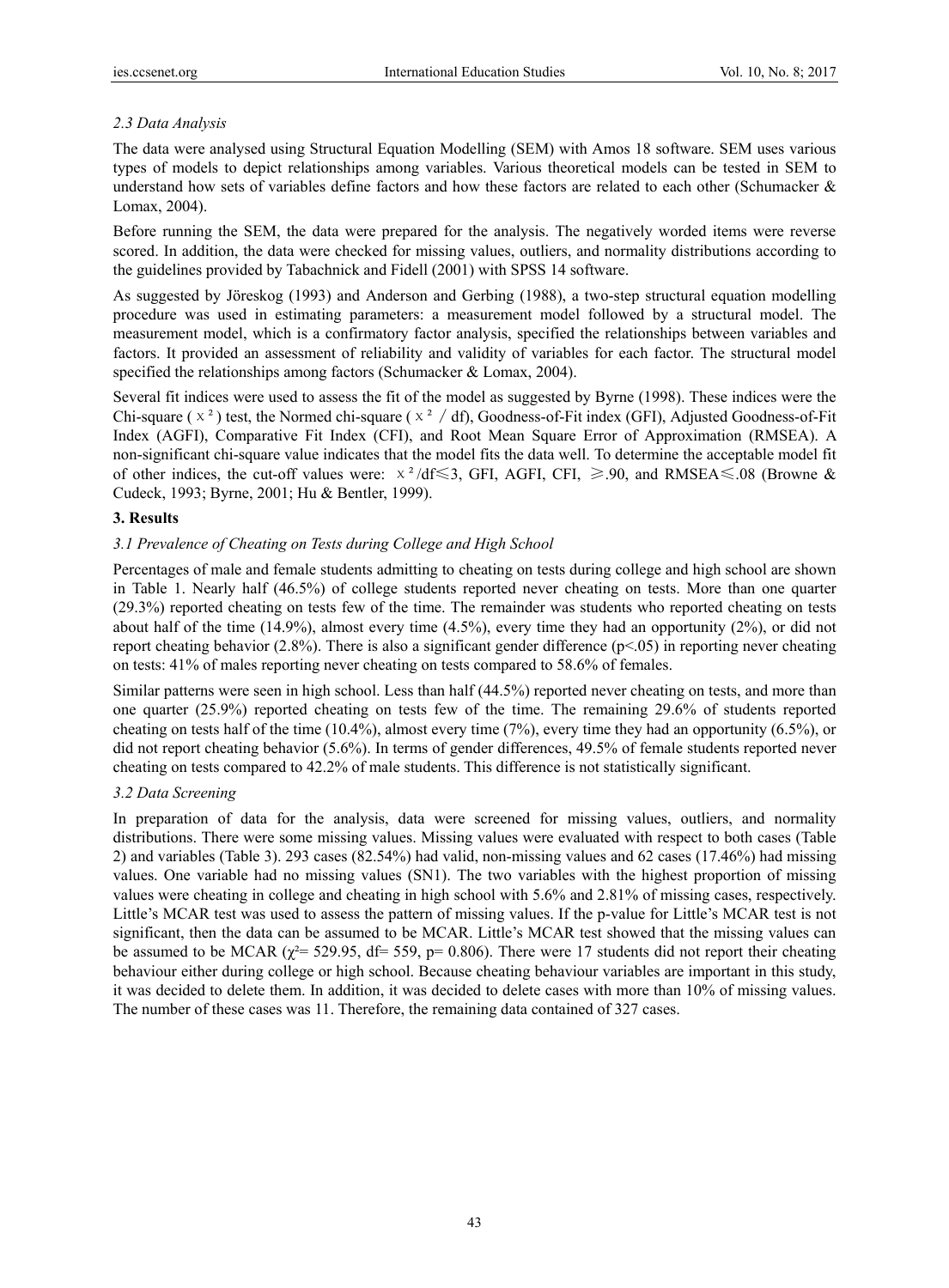|             |         | Never      | Few time      | Half of the time | Almost    | Every time     | Did not report |
|-------------|---------|------------|---------------|------------------|-----------|----------------|----------------|
|             | Overall | 165        |               | 53               | 16        | ⇁              | 10             |
|             | 355     | $(46.5\%)$ | $104(29.3\%)$ | $(14.9\%)$       | $(4.5\%)$ | (2%)           | $(2.8\%)$      |
| Cheating in | Males   | 100        | 79            | 44               | 12        | 5              | 4              |
| college     | 244     | (41%)      | $(32.4\%)$    | (18%)            | $(4.9\%)$ | (2%)           | (1.6)          |
|             | Females | 65         | 25            | 9                | 4         | $\overline{c}$ | 6              |
|             | 111     | $(58.6\%)$ | $(22.5\%)$    | $(8.1\%)$        | $(3.6\%)$ | $(1.8\%)$      | $(5.4\%)$      |
|             | Overall | 158        | 92            | 37               | 25        | 23             | 20             |
|             | 355     | $(44.5\%)$ | $(25.9\%)$    | $(10.4\%)$       | (7%)      | $(6.5\%)$      | $(5.6\%)$      |
|             | Males   | 103        | 68            | 24               | 17        | 20             | 12             |
| Cheating in | 244     | $(42.2\%)$ | $(27.9\%)$    | $(9.8\%)$        | (7%)      | $(8.2\%)$      | $(4.9\%)$      |
| high school | Females | 55         | 24            | 13               | 8         | 3              | 8              |
|             | 111     | $(49.5\%)$ | $(21.6\%)$    | $(11.7\%)$       | $(7.2\%)$ | $(2.7\%)$      | $(7.2\%)$      |

Table 1. Percentages of male and female students who cheat

Table 2. The number of missing values by cases

| Number of cases | Number of missing in each cases | Percentages of missing in each cases |  |  |
|-----------------|---------------------------------|--------------------------------------|--|--|
| 293 (82.54%)    | 0                               | 0%                                   |  |  |
| $42(11.83\%)$   |                                 | 5%                                   |  |  |
| $9(2.54\%)$     |                                 | 10%                                  |  |  |
| 7(1.97%)        | 3                               | 15%                                  |  |  |
| $2(0.56\%)$     | 4                               | 20%                                  |  |  |
| $2(0.56\%)$     |                                 | 25%                                  |  |  |

Table 3. The number of missing values by variables

| Number of variables    | Number of missing in each variable | Percentages of missing in each variable |
|------------------------|------------------------------------|-----------------------------------------|
| 1(SN1)                 | $\mathbf{0}$                       | 0%                                      |
| 4 (A1, SN2, PBC2, MO3) |                                    | 0.28%                                   |
| 1 (PBC4)               | 2                                  | 0.56%                                   |
| 2 (A2, MO1)            | 3                                  | 0.84%                                   |
| 2 (PBC1, PBC3)         | 4                                  | 1.12%                                   |
| 3 (A3, MO2, I3)        | 5                                  | 1.41%                                   |
| 3 (I1, SN3, A4)        | 6                                  | 1.69%                                   |
| 1 (12)                 |                                    | 1.97%                                   |
| 1(A5)                  | 9                                  | 2.53%                                   |
| 1(PB)                  | 10                                 | 2.81%                                   |
| 1(B)                   | 20                                 | 5.63%                                   |

Univariate and multivariate Outliers were detected. To assess univariate outliers, all variables were converted to z scores. Tabachnick and Fidell (2001) recommend considering cases with Z scores higher than 3.29 (p<.001, two-tailed test) to be outliers. All cases were less than 3.28. Multivariate outliers were identified by computing each case's Mahalanobis distance and a case is considered as a multivariate outlier if the probability associated with its  $D<sup>2</sup>$  is 0.001 or less (Tabachnick & Fidell, 2001). Five multivariate outliers were identified and deleted. After deleting these cases, the remaining data contained of 322 cases.

Normalitiy distribution was assessed using skewness and kurtosis. Tabachnick and Fidell (2001) suggest that skewness and kurtosis values should be within the range of -2 to +2 when the variables are normally distributed. The values ranged between -.06 to 1.51 for skewness and between -1.32 and 1.75 for kurtosis. This indicated that the data is normality distributed.

SEM requires a large sample size. However, there is no agreement on how large a sample size is needed. Anderson and Gerbing (1988) consider sample sizes between 100 and 150 as the minimum for SEM. Kline (1998) recommends that sample sizes below 100 could be considered small, between 100 and 200 cases as medium size and samples that exceed 200 cases could be considered as large. However, models with more parameters require a larger sample. Mueller (1997) suggests that the ratio of the number of cases to the number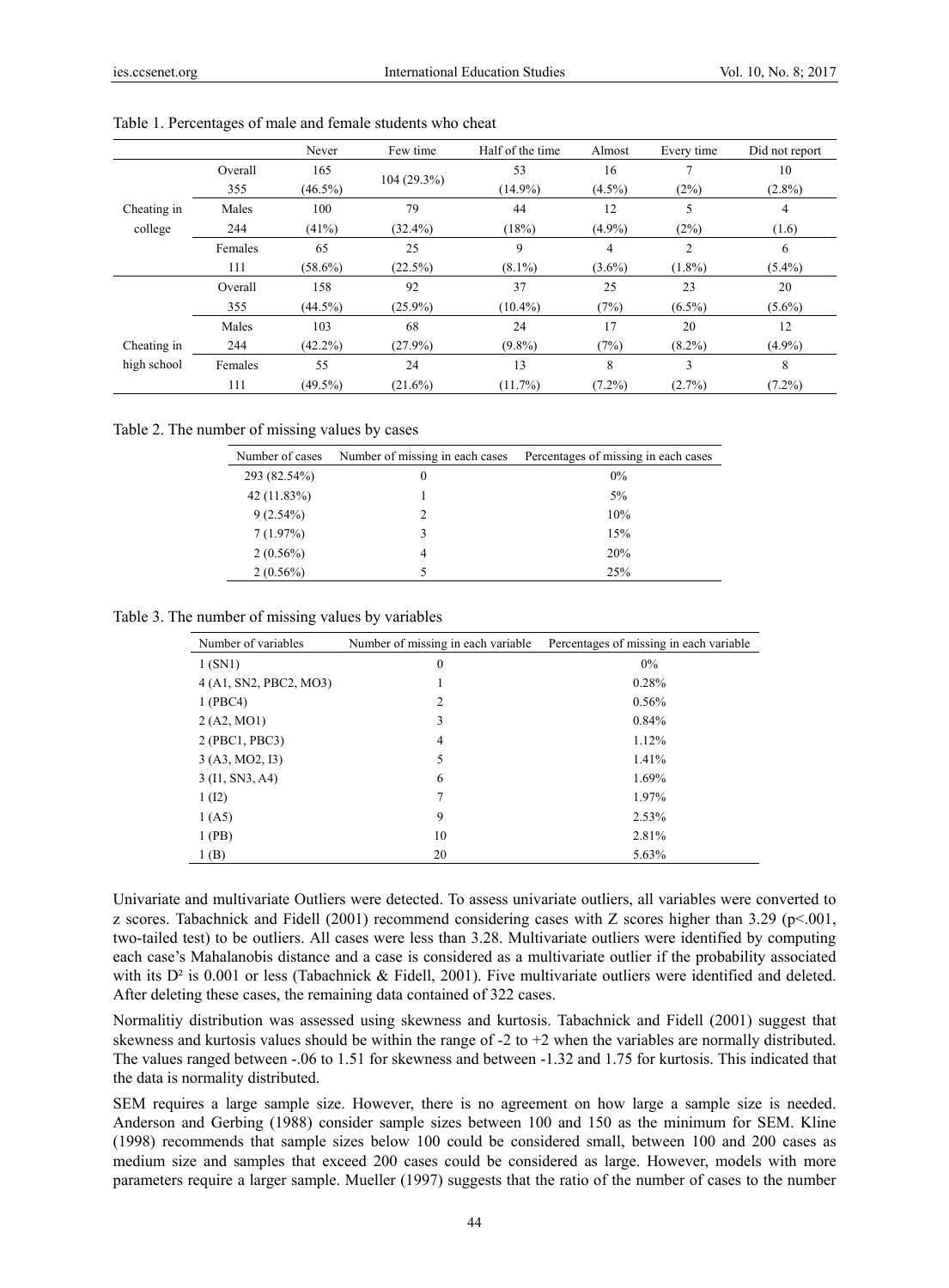of variables is recommended to be at least 10:1.

The sample size used in this study meets these recommendations. The sample size is 322. In addition, as there were 50 free parameters and 18 variables in the hypothesis structural model, the ratio of the number of cases to the number of observed variables was 17.8:1. Therefore, the SEM could be conducted without a further problem.

# *3.3 Measurement Models*

The measurement model is a confirmatory factor analysis (CFA). It provides an assessment of the reliability and validity of variables for each factor. The CFA was conducted on five factors and 18 items. The results indicated that two items (SN3 and PBC3) had very poor reliabilities as their squared factor loadings were less than 0.15. Thus, the initial model was modified by deleting the two items. The results of the modified model are shown in Table 4. Although the chi-square of 201.147 with 94 degree of freedom was statistically significant at p<0.001, all other fit indices were within acceptable values ( $x^2 / df = 2.139$ ; GFI= 0.93; AGFI= 0.90; CFI= 0.96; RMSEA  $=0.06$ ). All factors loadings were significant at  $p<0.001$  and ranged from 0.62 to 0.95, indicating that each item was well represented by the factors. Alpha coefficient reliabilities for all factors were well above the cut-point of .70 as suggested by Nunnaly and Bernstein (1994). Means, standard deviations and correlations between variables are provided in Table 5. All factors were significantly correlated with cheating behavior in college  $(p<0.001)$ .

| Factor                       | All sample (322)         |
|------------------------------|--------------------------|
| Attitude                     | Cronbach's alpha $=0.91$ |
| A <sub>1</sub>               | 0.84                     |
| A <sub>2</sub>               | 0.83                     |
| A <sub>3</sub>               | 0.85                     |
| A <sub>4</sub>               | 0.87                     |
| A <sub>5</sub>               | 0.71                     |
| Subjective norms             | Cronbach's alpha $=0.73$ |
| SN <sub>1</sub>              | 0.85                     |
| SN <sub>2</sub>              | 0.67                     |
| Perceived behavioral control | Cronbach's alpha $=0.74$ |
| PBC1                         | 0.76                     |
| PBC <sub>2</sub>             | 0.72                     |
| PBC4                         | 0.62                     |
| <b>Behavioral</b> intention  | Cronbach's alpha $=0.86$ |
| INT <sub>1</sub>             | 0.88                     |
| INT <sub>2</sub>             | 0.91                     |
| INT3                         | 0.70                     |
| Moral obligation             | Cronbach's alpha $=0.78$ |
| MO1                          | 0.55                     |
| MO2                          | 0.75                     |
| MO3                          | 0.95                     |

Table 4. Reliabilities and standardized confirmatory factor loadings for factors

Table 5. Means, standard deviations and correlations among variables

|                      | М    | SD.   |     | 2   | 3   | 4   | 5   | 6   |
|----------------------|------|-------|-----|-----|-----|-----|-----|-----|
| 1) Cheating behavior | 1.81 | 0.978 |     |     |     |     |     |     |
| 2) Past Cheating     | 1.98 | 1.216 | .52 |     |     |     |     |     |
| 3) Intention         | 1.82 | 0.945 | .38 | .25 |     |     |     |     |
| 4) Attitude          | 2.11 | 0.978 | .54 | .41 | .49 |     |     |     |
| 5) Subjective norm   | 1.77 | 0.873 | .27 | .25 | .40 | .52 |     |     |
| $6)$ PBC             | 2.28 | 0.979 | -33 | .25 | -39 | -37 | -32 |     |
| 7) Moral Obligation  | 2.52 | 1.146 | .25 | .28 | 29  | .46 | -31 | .18 |

*Note*. PBC= Perceived Behavioral Control, all correlations are significant at the .001 level.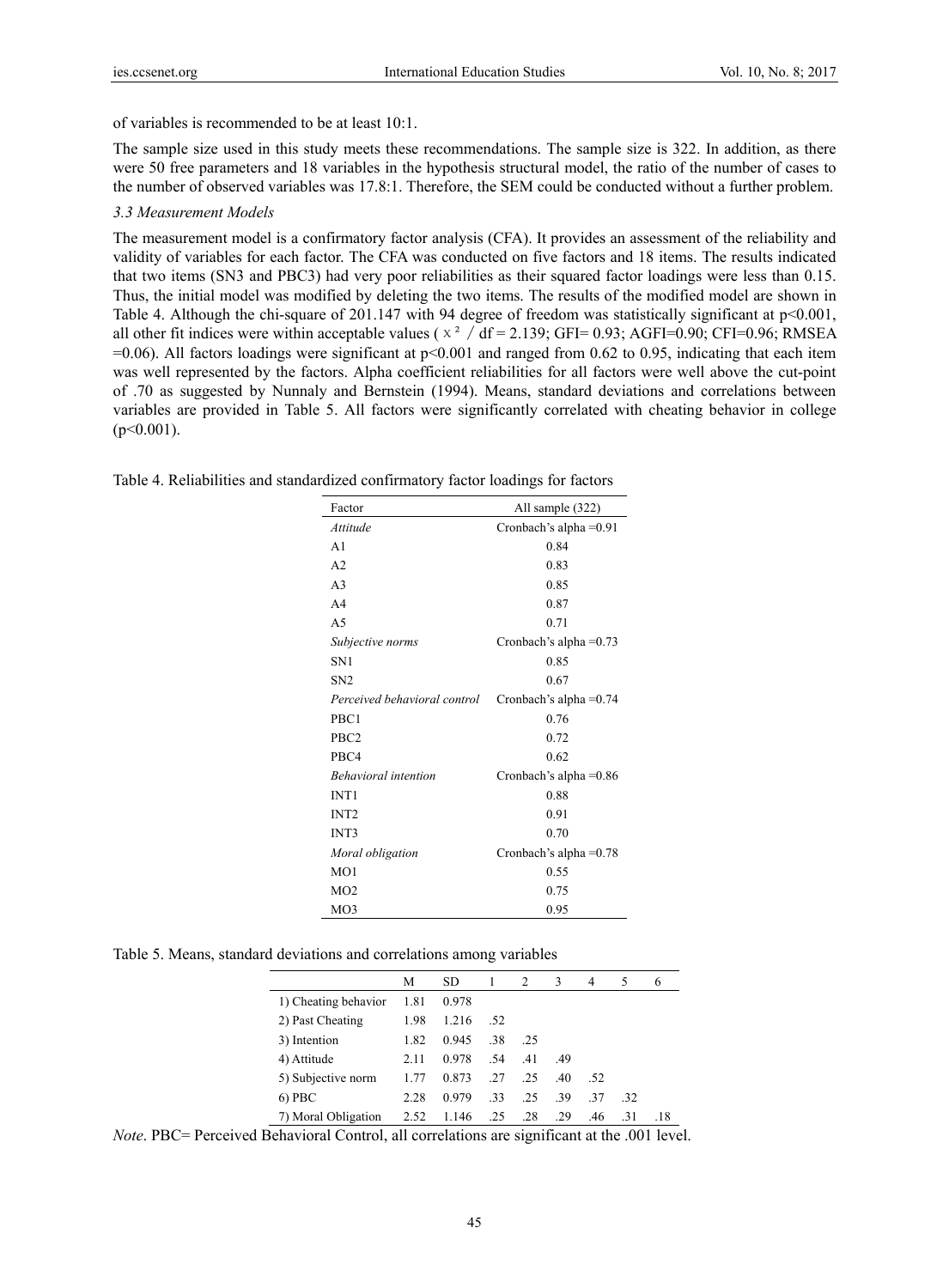## 3.4 Structural Models

Structural equation modeling was employed to test two models. The first model was the modified form of the TPB (see Figure 1); while the second model added the variable cheating in high school within the framework of the modified form of the TPB (see Figure 2). In the first model according to Beck and Aizen (1991), attitudes, subjective norms, perceived behavioral control and moral obligation influence intention and both intention and perceived behavioral control in turn lead to behavior. The results of the theoretical structural model are shown in Figure 3. The results indicated that the chi-square of 295.465 with 109 degree of freedom was statistically significant at p<0.001, indicating an inappropriate fit. However, it has been stated that the chi-square is highly sensitive to sample size and usually suggests a poor fit with large sample sizes (Byrne, 2001). Other fit indices were within the acceptable values except for GFI and AGFI, which were slightly lower than the commonly acceptable values of 0.90  $(\gamma^2/df = 2.711)$ ; GFI= 0.91; AGFI=0.87; CFI=0.93; RMSEA =0.07). Overall, the results indicated a moderate fit between the data and the modified form of TPB model.



Figure 3. Path diagram for the modified form of TPB theoretical model, Notes: \*\*\* p-value  $\leq 0.001$ ; \*\* p-value  $0.01$ ; \* p-value  $0.05$ 

Attitudes ( $\beta$  = 0.21, p < 0.05), subjective norm ( $\beta$  = 0.22, p < 0.05), perceived behavioral control ( $\beta$  = 0.18, p < 0.05), and moral obligation ( $\beta$  = 0.14,  $p$  < 0.05) had direct effects on intentions, and collectively explained 30 percent of the variance in intention. Both perceived behavioral control  $(6 = 0.30, p < 0.001)$  and intention  $(6 = 1.30, p < 0.001)$  $0.27$ ,  $p \le 0.001$ ) were found to have significant direct effects on cheating behavior and together explained 22 percent of the variance in cheating behavior.

The second model was to test the role of cheating in high school within the modified form of the TPB. It was hypothesized that components of the TPB mediated the influence of cheating in high school on intention to cheat and on behaviour. The results are reported in Figure 4. The model did not provide an acceptable fit to the data,  $(x^2)$  df = 3.713; GFI= 0.86; AGFI=0.82; CFI=0.88; RMSEA = 0.09). This model explained 27 percent of the variance in intention, and 22 percent of the variance in college cheating behavior. All paths were at least significant at  $p<0.05$ .



Figure 4. Path diagram for the initial modified model of TPB with the addition of high school cheating, Notes: \*\*\* p-value < 0.001; \*\* p-value < 0.01; \* p-value < 0.05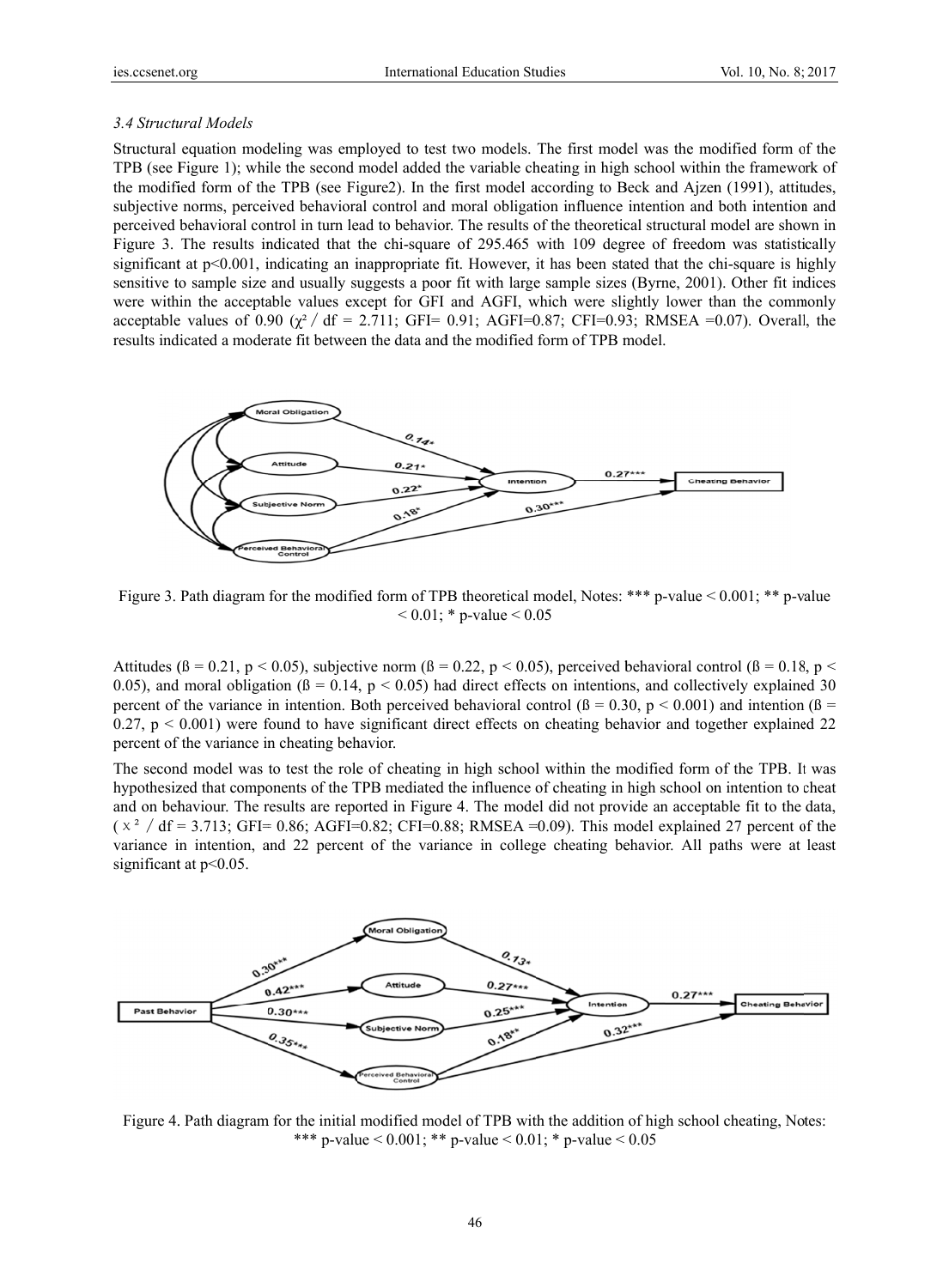In order to achieve a better model fit the Modification Index (MI) suggested the model could be improved by adding several structural paths. However, it is important to note that structural equation modelling should be theory driven, and modifications should be made with theoretical grounding. Jöreskog and Sörbom (1993) suggest that a path with the large MI should be estimated and modification should be made in step. The largest MI (49.324) is represented by a path from subjective norm to attitudes. This implies that students' subjective norm had a direct effect on their attitudes. Chang (1998) also found a significant direct effect for subjective norm on attitudes for university students. Therefore, the first modified structural model was developed by adding one path from subjective norm to attitudes.

The results of the first modified structure model are shown in Figure 5. The results indicated that some fit indices were slightly lower than the commonly acceptable values ( $\times$ <sup>2</sup> / df = 3.246; GFI= 0.88; AGFI= 0.83; CFI= 0.90; RMSEA  $=0.08$ ). In a review of the MI, it was found that the model could also have a better fit if a path form cheat in high school to cheat in college was added with MI of 42.249. This implies that students cheating in high school had a direct effect on their cheating behaviour in college. The effect of cheat in high school on cheating in college was consistent with prior results (Beck & Azjen, 1991; Harding et al., 2007; Mayhew et al., 2009; Passow et al., 2006; Whitley, 1998). Therefore, the second modified structural model was developed by adding one path from cheat in high school to cheating in college.

The results of the second modified model are shown in Figure 6. All fit indices were within acceptable values except for AGFI which was slight lower than the commonly acceptable values of 0.90 ( $x^2$  / df = 2.752; GFI= 0.90; AGFI=0.88; CFI=0.93; RMSEA=0.07). This model accounted for more variance in intention and cheating behaviour than the previous models with 28 % and 35%, respectively. This model was considered to be the final model because the MI did not suggest adding any meaningful paths.

Cheating in high school had a direct influence on attitudes  $(6 = 0.30, p < 0.001)$ , moral obligation  $(6 = 0.30, p < 0.001)$ 0.001), subjective norm ( $\beta$  = 0.29, p < 0.001), and perceived behavioral control ( $\beta$  = 0.30, p < 0.001). Subjective norm was found to have significant direct effect on attitudes ( $\beta$  = 0.47,  $p$  < 0.001).

The largest direct effect on intention to cheat was exerted by subjective norm ( $\beta = 0.23$ ,  $p < 0.05$ ), followed by attitudes ( $(β = 0.22, p < 0.05)$ , perceived behavioral control  $(β = 0.20, p < 0.01)$ , and moral obligation  $(β = 0.15,$  $p < 0.05$ ). The largest direct effect on cheating behavior in college was exerted by cheating in high school ( $\beta$  = 0.42, p < 0.001), followed by intention to cheat  $(\beta = 0.21, p \le 0.001)$  and perceived behavioral control  $(\beta = 0.17, p \le 0.001)$  $p < 0.01$ ).



Figure 5. Path diagram for the first modified model of TPB with the addition of high school cheating, Notes: \*\*\* p-value < 0.001; \*\* p-value < 0.01; \* p-value < 0.05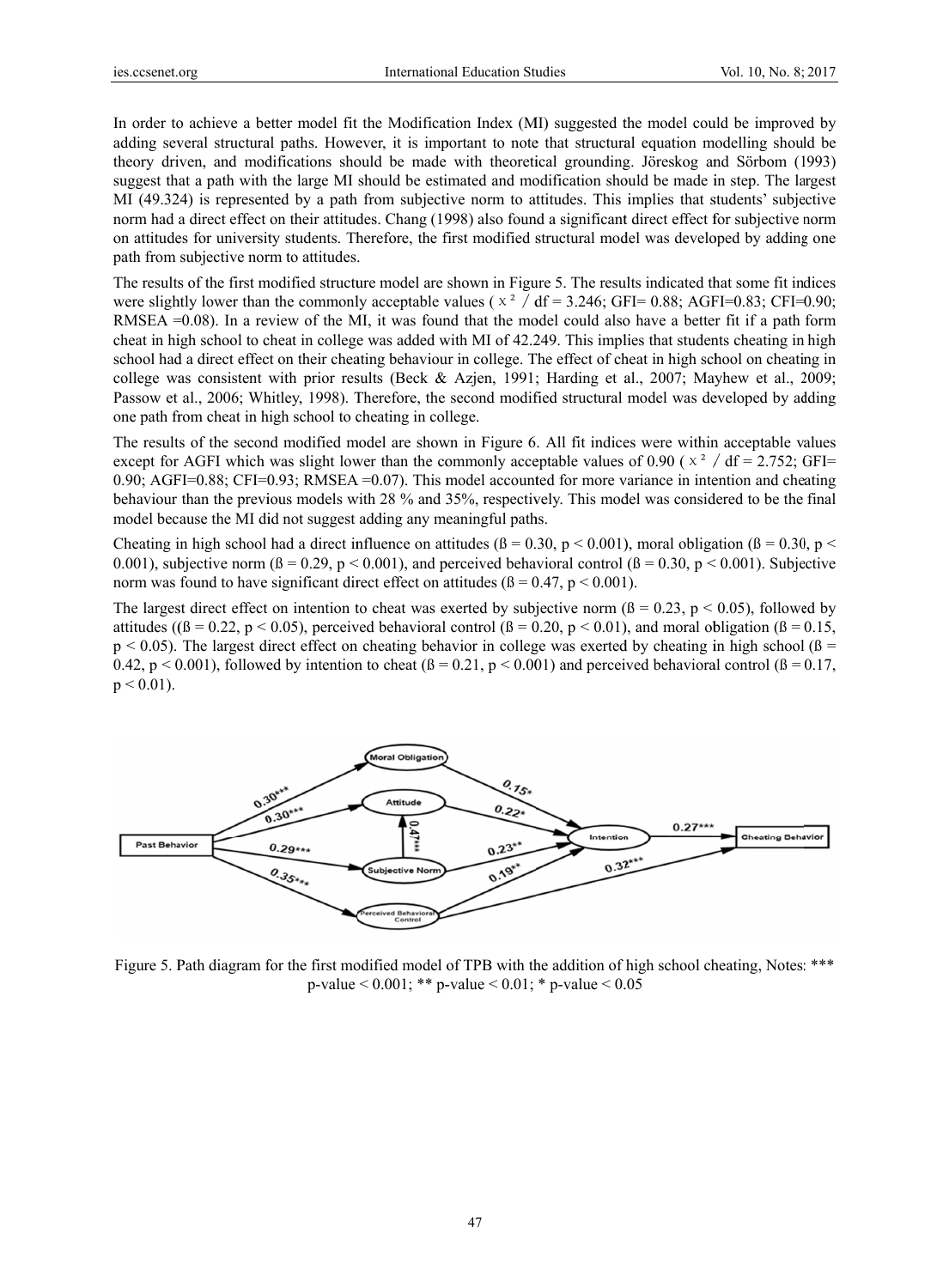

Figure 6. Path diagram for the second modified model of TPB with the addition of high school cheating, Notes: \*\*\* p-value <  $0.001$ ; \*\* p-value <  $0.01$ ; \* p-value <  $0.05$ 

The above results show only direct effects. The SEM also shows the indirect and the total effects. Table 6 reports the indirect, direct, and total effects of each factor on cheating behaviour in college, as well as the rank ordering of factors by magnitude of their total effects. As sh own in Table 6, cheating in high school h had the largest total effect on cheating in college. The second largest total effects on cheating in college were accounted for both students' intention to cheat and their perceived behavioural control.

|                              | Direct Effect | <b>Indirect Effect</b> | <b>Total Effect</b> | Ranking of Total Effects |
|------------------------------|---------------|------------------------|---------------------|--------------------------|
| Moral Obligation             |               | 0.03                   | 0.03                |                          |
| Attitudes                    |               | 0.05                   | 0.05                | 4                        |
| Subjective Norm              | -             | 0.07                   | 0.07                |                          |
| Perceived Behavioral Control | 0.17          | 0.04                   | 0.21                |                          |
| Cheat in High School         | 0.42          | 0.11                   | 0.53                |                          |
| Intention                    | 0.21          |                        | 0.21                |                          |

Table 6. Indirect, direct, and total effects on college cheating behaviour

#### **4. Discuss sion**

This is the first study to use the TPB to explain cheating behavior in an Arabic context. The principle objective of this study was to determine the power of the modified form of the TPB in predicting student cheating behaviors using structural equation modeling. The results of the study provide support for the modified form of the TPB as attitude, subjective norms, perceived behavioral control and moral obligation predicted intention to cheat, and perceived behavioral control and intention were significant predictors of cheating behavior. The modified model of the TPB accounted for 30 percent of the variance in intention to engage in cheating and 22 percent of the variance in cheating behavior. Although modest, these percentages compare favorably with other studies (e. g. Harding et al., 2007; Stone et al., 2009, 2010; Whitley, 1998). Previous research has generally supported the predictive validity of the TPB in a western context. The present study suggests that the TPB is also reasonably useful in accounting for cheating behavior of individuals in an Arabic context.

The pattern of effects of the factors was consistent with the TPB. All of the TPB components were significant predictors of intention to engage in cheating. The largest effects were found to subjective norms followed by attitude. With regards to cheating behavior, both intentions to engage in cheating and perceived behavioral control had significant effects on cheating behavior.

Another objective of this study was to examine the influence of cheating in high school on cheating in college within the framework of the TPB. The addition of the variable cheating in high school enhanced the predictability of the TPB because the variance in cheating behavior increased from 22 percent to 35 percent. Students who cheated more often in high school were more likely to cheat on tests in college. Furthermore, cheating in high school had the largest total effect on cheating in college, a finding consistent with other research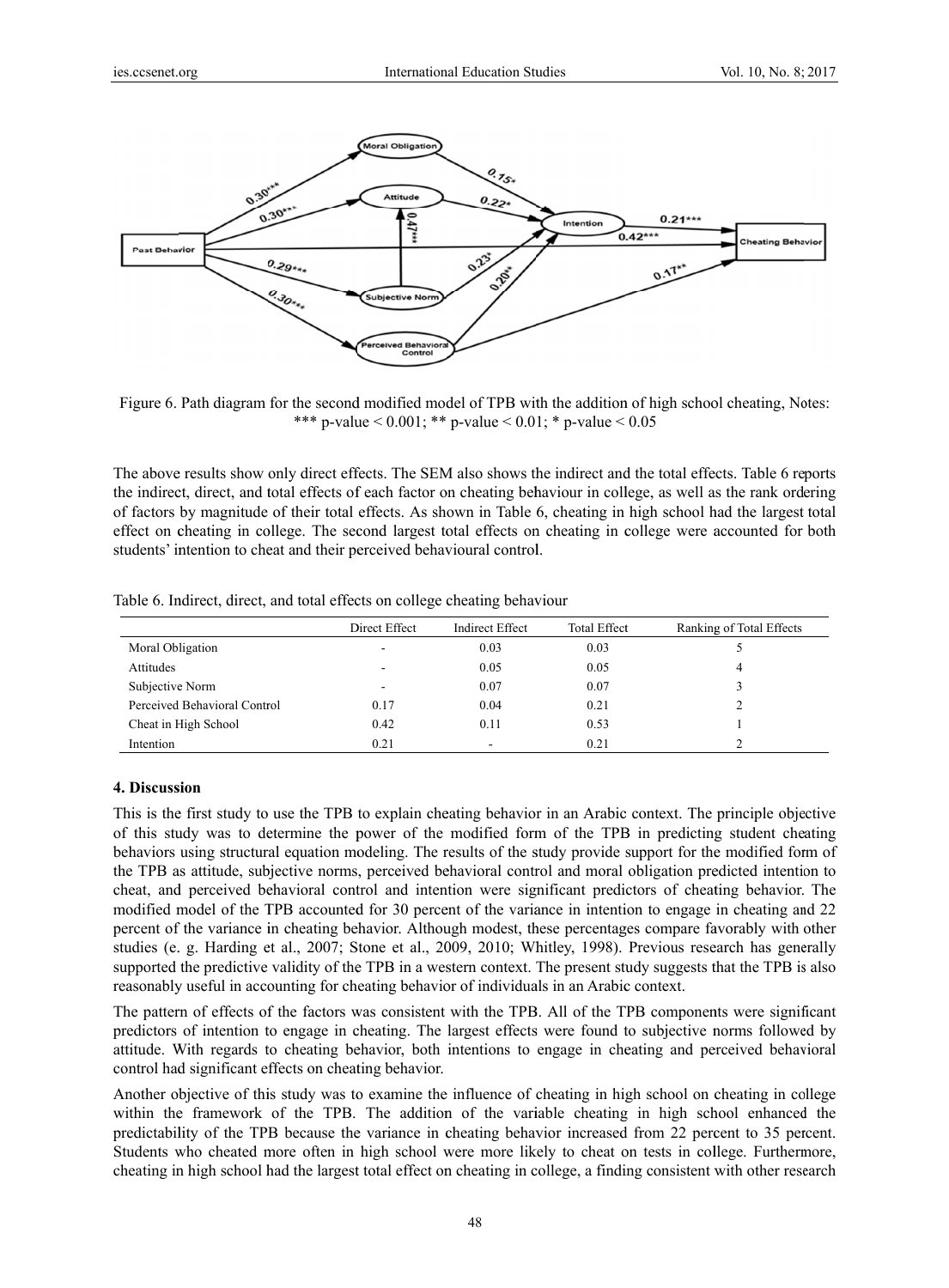(Beck & Azjen, 1991; Harding et al., 2007; Mayhew et al., 2009; Passow et al., 2006; Whitley, 1998). This underscores the power of high school behaviour in predicting college behaviour. Research has shown that certain behaviors during college can be predicted by a person's having engaged in them during high school, behaviors that students bring with them to college and that remain unchanged by the college experience (Astin, 1993, Pasceralla & Terenzini, 2005, cited in Mayhew et al., 2009).

Another finding of this study was that subjective norm had a significant direct effect on attitude. This effect was not suggested by the TPB but is consistent with other research (Chang, 1998; Shepherd & O'Keefe, 1984; Vallerand, Deshaies, Cuerrier, Pelletier, & Mongeau, 1992). This implies that a student's attitude toward cheating is affected by what others think about it. According to the TPB, attitude towards a specific behavior is affected by beliefs about the positive and negative consequences of engaging in the behavior. If a student has positive beliefs towards cheating behavior, then the student will form a positive attitude toward cheating behavior. These beliefs are influenced by family, friends, and teachers.

This study has several implications for further research. First, few studies on cheating behavior have used structural equation modeling. It is recommended that future research use this method because it allows complex phenomena to be modeled and tested. Second, consistent with previous research, this study found that the TPB explained only a small proportion of the variance in student cheating behavior. This indicates that at least some important predictors of cheating behavior may not be properly identified by the theory. More research is needed to identify such predictors. The current study focused on factors drawn from the TPB with the addition of cheating in high school. Future research might investigate additional factors such as the role of religion. This might then increase the proportion of variance explained in any model of cheating behavior. Third, findings from previous studies and this current study indicate that a large number of students admitted to cheating and the future research could be directed to examine the efficacy of strategies to prevent cheating such as multiple grading opportunities, spaced seating and monitoring, multiple testing forms, and banning digital technologies. Finally, previous research and the current study found that men were more likely to cheat than women. This may indicate that the process leading to cheating behavior varies for men and women. Future research could examine the efficacy of the TPB across gender.

This study has limitations. It took place at one university; findings may not be generalizable to other populations. Also, the TPB variables were collected using self-report measures which are intrinsically vulnerable to social desirability bias. However, it is likely that this bias was minimal as the participants were assured complete anonymity and confidentiality. Additionally, there is evidence that self-report measures of cheating behavior can yield accurate information (Beck & Ajzen, 1991; Becker, Connolly, Lentz, & Morrision, 2006; Cizek, 1999). Finally, this study focused on cheating on tests. Future research could examine other types of cheating such as cheating on homework or plagiarism.

#### **References**

- Ajzen, I. (1991). The theory of planned behavior. *Organizational Behavior and Human Decision Processes, 50*(2), 179-211. https://doi.org/10.1016/0749-5978(91)90020-T
- Anderson, J. C., & Gerbing, D. W. (1988). Structural equation modeling in practice: A review and recommended two-step approach. *Psychological Bulletin, 103*(3), 411-423. https://doi.org/10.1037/0033-2909.103.3.411
- Armitage, C. J., & Conner, M. (2001). Efficacy of the theory of planned behaviour: A meta-analytic review. *British Journal of Social Psychology, 40*(4), 471-499. https://doi.org/10.1348/014466601164939
- Beck, L., & Ajzen, I. (1991). Predicting dishonest actions using the theory of planned behavior. *Journal of Research in Personality, 25*(3), 285-301. https://doi.org/10.1016/0092-6566(91)90021-H
- Becker, D., Connolly, J., Lentz, P., & Morrison, J. (2006). Using the business fraud triangle to predict academic dishonestly among business students. *Academy of Educational Leadership Journal, 10*(1), 37-54.
- Browne, M., & Cudeck, R. (1993). Alternative ways of assessing model fit. In K. Bollen, & J. Long (Eds.), *Testing structural models* (pp. 445-455). Newbury Park, CA: Sage.
- Byrne, B. M. (1998). *Structural equation modeling with LISREL, PRELIS and SIMPLIS: Basic concepts, applications and programming*. Mahwah, NJ: Lawrence Erlbaum Associates.
- Byrne, B. M. (2001). *Structural equation modeling with AMOS: Basic concepts, applications, and programming*. Mahwah, NJ: Lawrence Erlbaum Associates.
- Carpenter, D. D., Harding, T. S., Finelli, C. J., & Passow, H. J. (2004). Does academic dishonesty relate to unethical behavior in professional practice? An exploratory study. *Science and Engineering Ethics, 10*(2),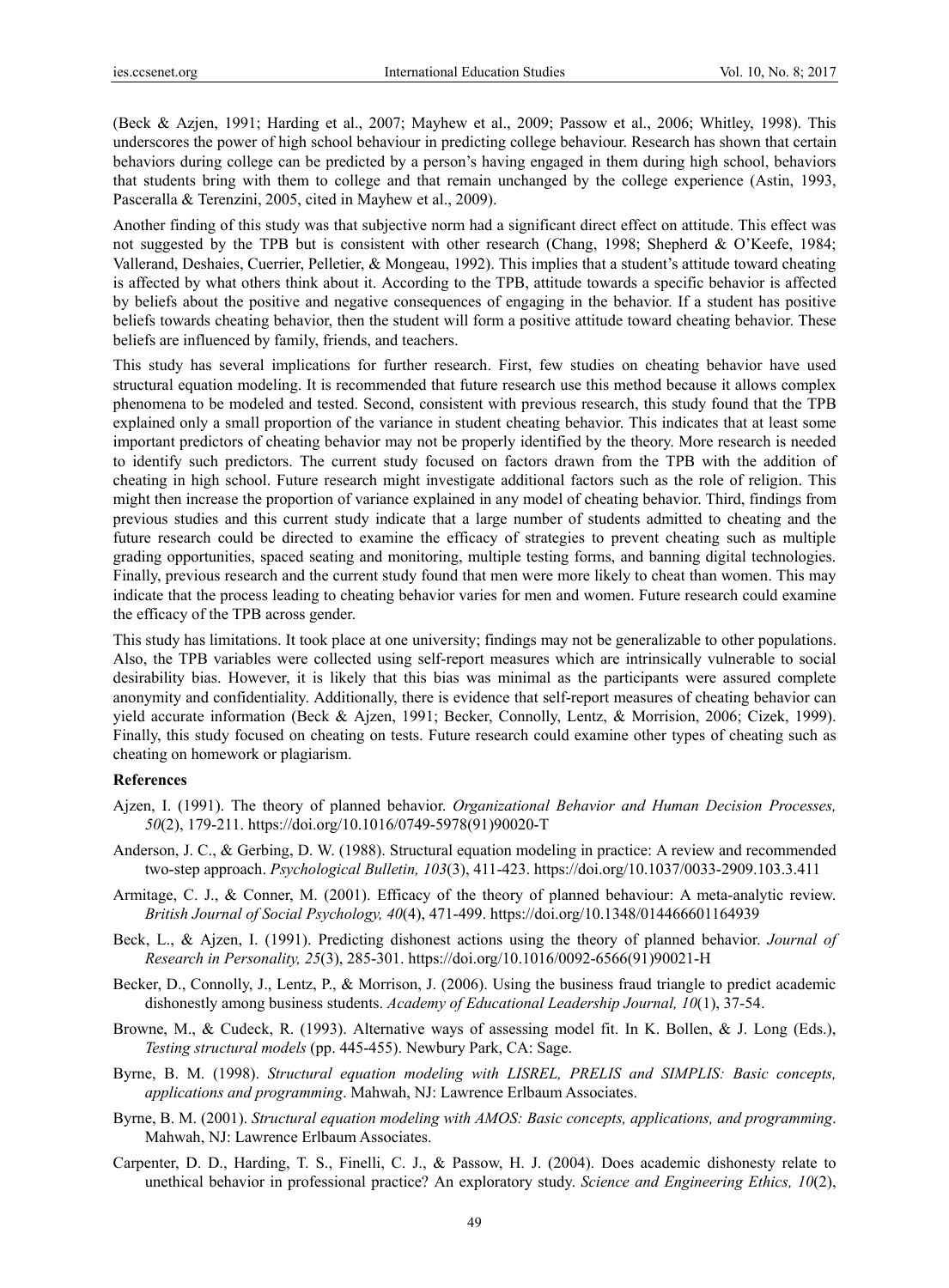311-324. https://doi.org/10.1007/s11948-004-0027-3

- Carpenter, D. D., Harding, T. S., Finelli, C. J., Montgomery, S. M., & Passow, H. J. (2006). Engineering students' perceptions of and attitudes towards cheating. *Journal of Engineering Education, 95*(3), 181-194. https://doi.org/10.1002/j.2168-9830.2006.tb00891.x
- Chang, M. K. (1998). Predicting unethical behavior: A comparison of the theory of reasoned action and the theory of planned behavior. *Journal of Business Ethics, 17*, 1825-1834. https://doi.org/10.1023/A:1005721401993
- Cizek, G. J. (1999). Cheating on tests: How to do it, detect it, and prevent it. Mahwah, NJ: Lawrence Erlbaum Associates.
- Davis, S. F., Grover, C. A., Becker, A. H., & McGregor, L. N. (1992). Academic dishonesty: Prevalence, determinants, techniques, and punishments. *Teaching of Psychology, 19*(1), 16-20. https://doi.org/10.1207/s15328023top1901\_3
- Dodeen, H. M. (2012). Undergraduate student cheating in exams. *Damascus University Journal, 28*(1), 37-55.
- Grimes, P. W. (2004). Dishonesty in academics and business: A cross-cultural evaluation of student attitudes. *Journal of Business Ethics, 49*(3), 273-290. https://doi.org/10.1023/B:BUSI.0000017969.29461.30
- Guo, J. L., Wang, T. F., Liao, J. Y., & Huang, C. M. (2016). Efficacy of the theory of planned behavior in predicting breastfeeding: Meta-analysis and structural equation modeling. *Applied Nursing Research, 29*, 37-42. https://doi.org/10.1016/j.apnr.2015.03.016
- Harding, T. S., Mayhew, M. J., Finelli, C. J., & Carpenter, D. D. (2007). The theory of planned behavior as a model of academic dishonesty in engineering and humanities undergraduates. *Ethics & Behavior, 17*(3), 255-279. https://doi.org/10.1080/10508420701519239
- Hu, L., & Bentler, P. M. (1999). Cutoff criteria for fit indexes in covariance structure analysis: Conventional criteria versus new alternatives. *Structural Equation Modeling: A Multidisciplinary Journal, 6*(1), 1-55. https://doi.org/10.1080/10705519909540118
- Jordan, A. E. (2001). College student cheating: the role of motivation, perceived norms, attitudes, and knowledge of institutional policy. *Ethics & Behavior, 11*(3), 233-247. https://doi.org/10.1207/S15327019EB1103\_3
- Jöreskog, K. G. (1993). Testing structural equation models. In K. A. Bollen, & J. S. Long (Eds.), *Testing structural models* (pp.294-316). Newbury Park, NJ: Sage.
- Jöreskog, K., & Sörbom, D. (1993). *LISREL 8: Structural equation modeling with the SIMPLIS command language*. Chicago: Scientific Software, Inc.
- Karimy, M., Zareban, I., Araban, M., & Montazeri, A. (2015). An extended theory of planned behavior (TPB) used to predict smoking behavior among a sample of Iranian medical students. *International Journal High Risk Behaviors & Addiction, 4*(3), 1-7. https://doi.org/10.5812/ijhrba.24715
- Kisamore, J. L., Stone, T. H., & Jawaher, I. M. (2007). Academic integrity: The relationship between individual and situational factors on misconduct contemplations. *Journal of Business Ethics, 75*(4), 381-394. https://doi.org/10.1007/s10551-006-9260-9
- Kline, R. (1998). Principles and practice of structural equation modeling. New York: Guildford Press.
- Mayhew, M. J., Hubbard, S. M., Finelli, C. J., Harding, T. S., & Carpenter, D. D. (2009). Using structural equation modeling to validate the theory of planned behavior as a model for predicting student cheating. *The Review of Higher Education, 32*(4), 441-468. https://doi.org/10.1353/rhe.0.0080
- McCabe, D. L., & Trevino, L. K. (1993). Academic dishonesty: Honor codes: honor codes and other contextual influences. *The Journal of Higher Education, 64*(5), 522-538. https://doi.org/10.2307/2959991
- McCabe, D. L., & Trevino, L. K. (1997). Individual and contextual influences on academic dishonesty: A multicampus investigation. *Research in Higher Education, 38*(3), 379-396. https://doi.org/10.1023/A:1024954224675
- McCabe, D. L., Butterfield, K. D., & Trevino, L. K. (2006). Academic dishonesty in graduate business programs: Prevalence, causes and proposed action. *Academy of Management Learning & Education, 5*(3), 294-305. https://doi.org/10.5465/AMLE.2006.22697018
- McCabe, D. L., Trevino, L. K., & Butterfield, K. D. (2001). Dishonesty in academic environments: The influence of peer reporting requirements. *The Journal of Higher Education, 72*(1), 29-45.